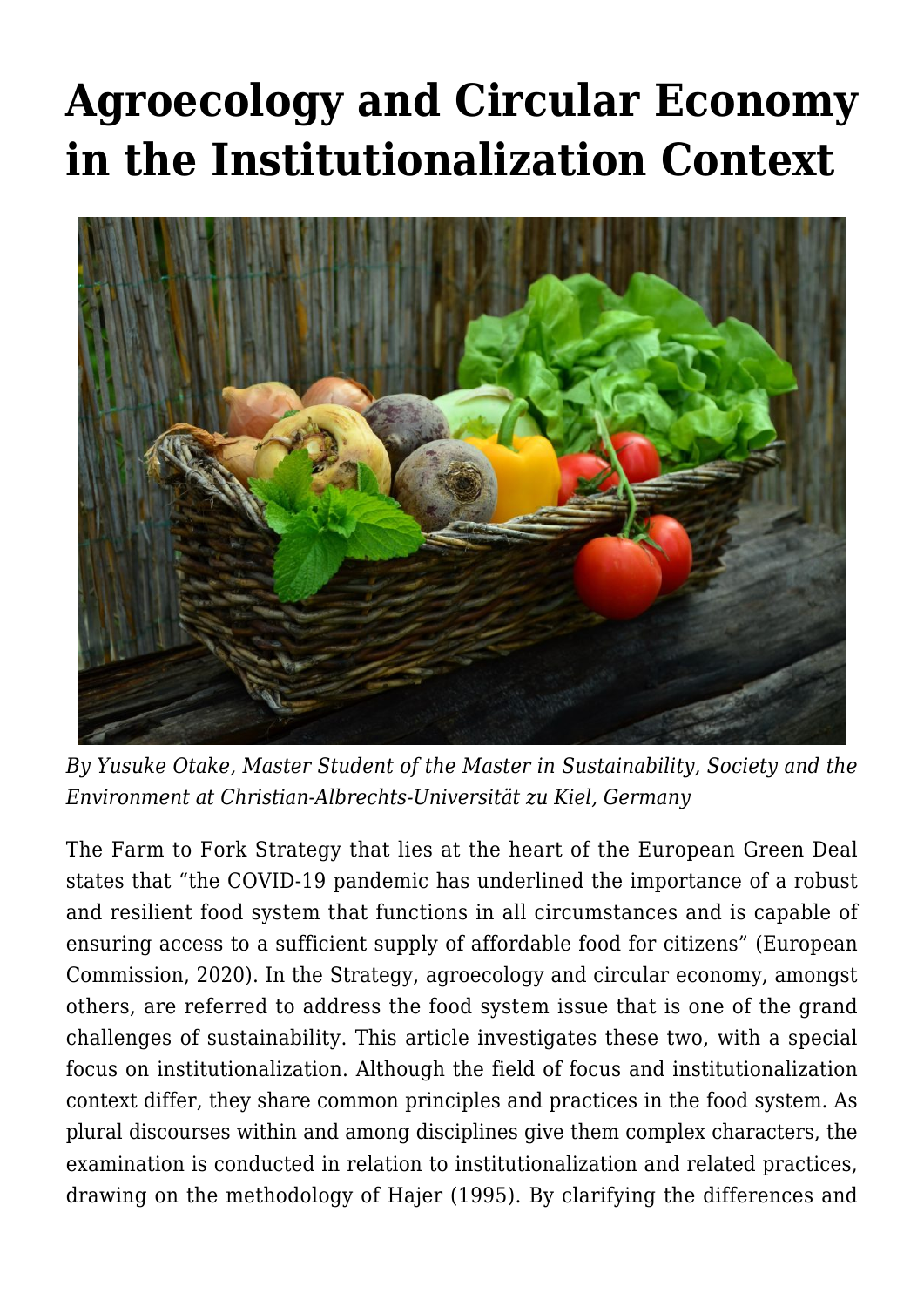nexus between the two in the sight of social and political dynamics, this article seeks a rationale for further integration.

### **Agroecology: integration between science and movements**

Agroecology can be understood as "a science, movement and a practice" (Wetzel and Soldat, 2009) although interpretation varies. Agroecology started as the

science of ecology applied to agriculture in the early  $20<sup>th</sup>$  century, and the number of publications significantly increased in the 1980s when the first academic programme was launched, and the integration with social movements, primarily with small-scale farmers, started (ibid). In the 1990s small-scale farmers in Latin America increased by 220 million despite the global expansion of large-scale industrial farms (Altieri and Toledo, 2011). La Via Campesina, a supporter of agroecology, was founded in 1993 and they presented the concept of food sovereignty at the World Food Summit in 1996.

Especially in the context of disputed rural areas, agroecology became a slogan for the movement (Rosset and Martinez-Torres, 2012). The issue involves "ecological distribution conflicts" (Martinez-Alier and O'conner, 1996), and economic distribution conflicts. Figure 1 shows the problem framing of agroecologists Gliessman (2007) and Altieri and Nicholls (2005) that centres on the distribution conflicts. Agroecology provides a systemic solution for the inter-related issue, focusing on the optimization of traditional farming systems built upon farmers' knowledge.

**Figure 1. Inter-related issues of the global food systems: based on Gliessman (2007: 3-22) and Altieri and Nicholls (2005: 13-28)**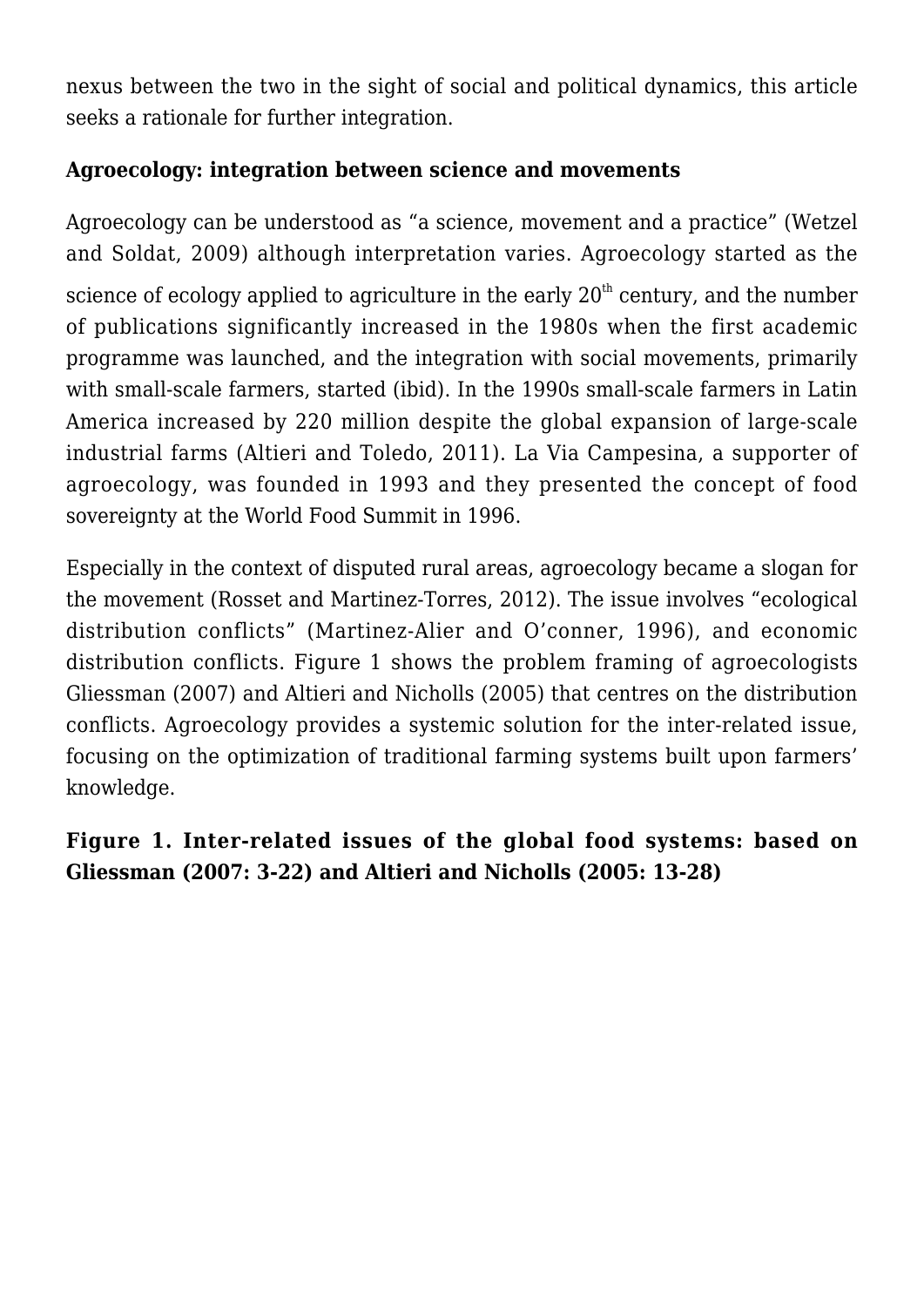

In 2009, the International Assessment of Agriculture and Science & Technology for Development (IAASTD) published a report*.* Mendez et al. (2013) described plurality in agroecology and discussed that this publication marked the "inclusion of agroecology at a higher policy circle". An identical set of concepts and storylines by the agroecologists are found although there are differences. "Product of argumentative interplay" (Hajer, 1995) among actors can be found throughout the report.

In 2013, United Nations Conference on Trade and Development (UNCTAD) published a review. Its lead article by Hoffmann (2013) uses a narrative identical to IAASTD although it prioritizes the development objectives and promotes neoliberal policy, which represents a counter-position to the agroecologists. As briefly outlined in table 1, a close examination of agroecological discourse, IAASTD publication, and UNCTAD review, along with the pre-existing discursive order, would reveal how agroecology has influenced the IAASTD publication and reshaped the discursive order.

## **Table 1. Ontological and epistemological variation among agroecology, IAASTD publication, and a review by UNCTAD Secretariat**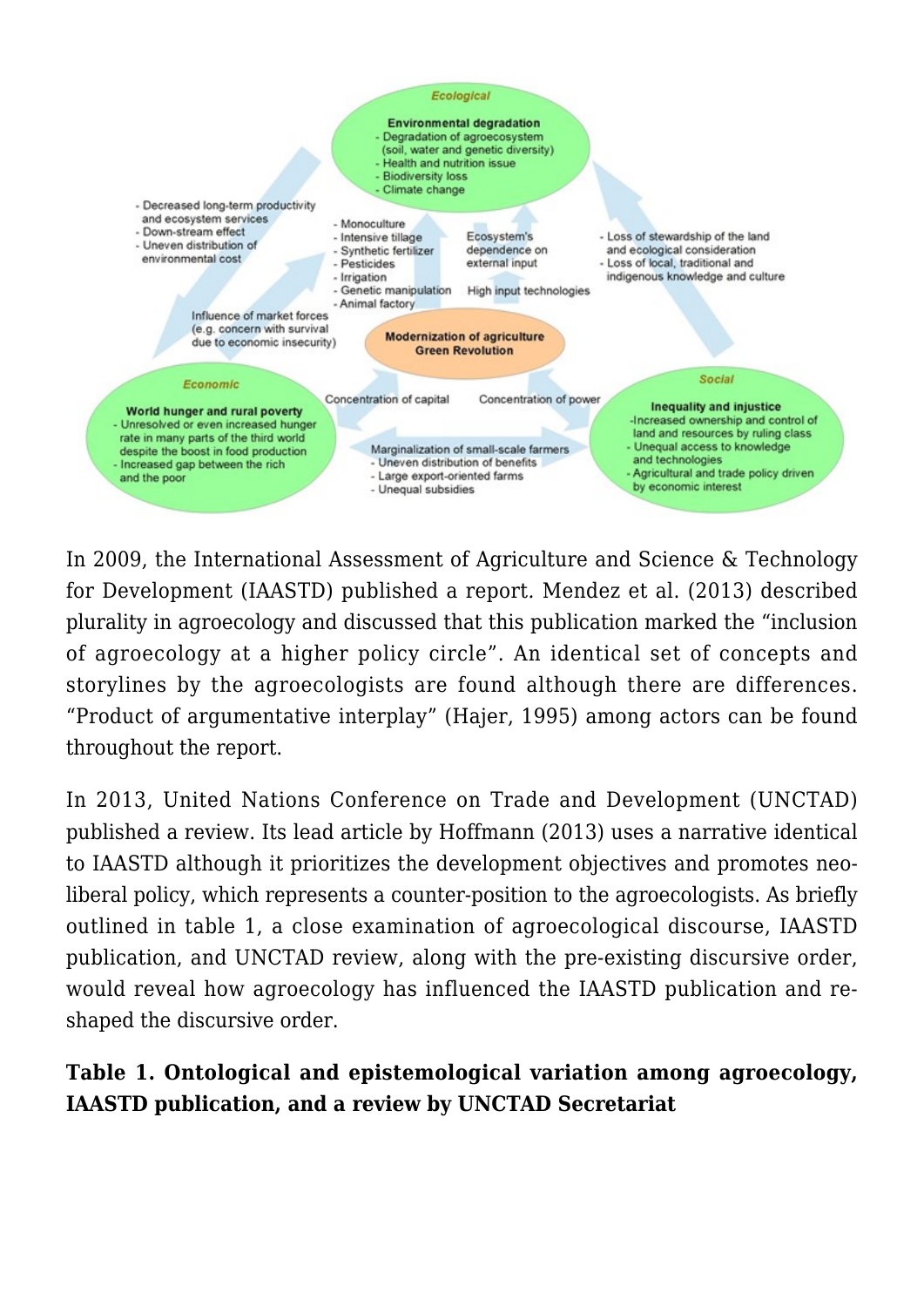|                               | Agroecologists                                                                                | <b>IAASTD</b>                                                                                                         | <b>UNCTAD</b>                                                                                                 |
|-------------------------------|-----------------------------------------------------------------------------------------------|-----------------------------------------------------------------------------------------------------------------------|---------------------------------------------------------------------------------------------------------------|
| Authors                       | Gliessman (2007); Altieri and<br>Nicholls (2005)                                              | 400 co-authors (2009)                                                                                                 | <b>UNCTAD Secretariat: Hoffman</b><br>(2013)                                                                  |
| <b>Ontology</b>               |                                                                                               |                                                                                                                       |                                                                                                               |
| Emblematic<br><i>issue</i>    | Green Revolution,<br>modernization of agriculture                                             | Business as usual                                                                                                     | Climate change                                                                                                |
| Prescriptive<br>metaphor      | Agroecology; systems approach                                                                 | AKST; multi-functionality;<br>sustainable development                                                                 | Multi-functionality; climate-<br>friendly agriculture; pro-poor<br>development; ecological<br>intensification |
| Human-nature<br>relation      | Farmers as stewards of land; co-<br>evolution of society and nature                           | Farmers as producers and<br>managers of ecosystem; natural<br>resource management                                     | Farmer as producers and<br>managers of agro-ecosystem                                                         |
| Food<br>Sovereignty           | Rights of people                                                                              | Right of people and sovereign<br>states                                                                               | National food sovereignty                                                                                     |
| Epistemology                  |                                                                                               |                                                                                                                       |                                                                                                               |
| Generation of<br>knowledge    | Integration of knowledge<br>system (indigenous, traditional,<br>local knowledge and sciences) | Indigenous, traditional, local<br>knowledge as integral part of<br>AKST; participatory co-<br>production of knowledge | Focus on science and technology                                                                               |
| Dissemination<br>of knowledge | Participatory research, Farmers<br>to farmers                                                 | Participatory research                                                                                                | N/A                                                                                                           |

IAASTD covers several important categories of agroecology, which are often found in the current legal frameworks. Herren (2020) discussed that "IAASTD has strongly influenced Sustainable Development Goals". Intergovernmental Science-Policy Platform on Biodiversity and Ecosystem Services (IPBES, 2019) stated that IAASTD contributed to the scientific understanding of the inter-relation between agriculture and biodiversity. [Intergovernmental Panel for Climate Change](https://www.ipcc.ch/) (IPCC, 2019) recognized the systems approach. Moreover, the High-Level Panel of Experts on Food Security and Nutrition (HLPE, 2019) published a report dedicated to agroecology, which formed one of the bases for the [Farm to Fork](https://ec.europa.eu/food/horizontal-topics/farm-fork-strategy_en) [Strategy](https://ec.europa.eu/food/horizontal-topics/farm-fork-strategy_en).

#### **Circular economy: the building block of the [Green Deal](https://ec.europa.eu/info/strategy/priorities-2019-2024/european-green-deal_en)**

The definition of circular economy varies but the core ideas are "regenerative and restorative system of production and consumption, which closes the input and output cycle of economy" (Friant et al, 2020); production-consumption system that maximizes the service produced from linear material and energy flow by using cyclical material flow, renewable energy, and cascading-type energy flow (Korhonen et al., 2018). The practical focus is on the recycling of waste and byproducts where value embedded in the material is utilized most effectively.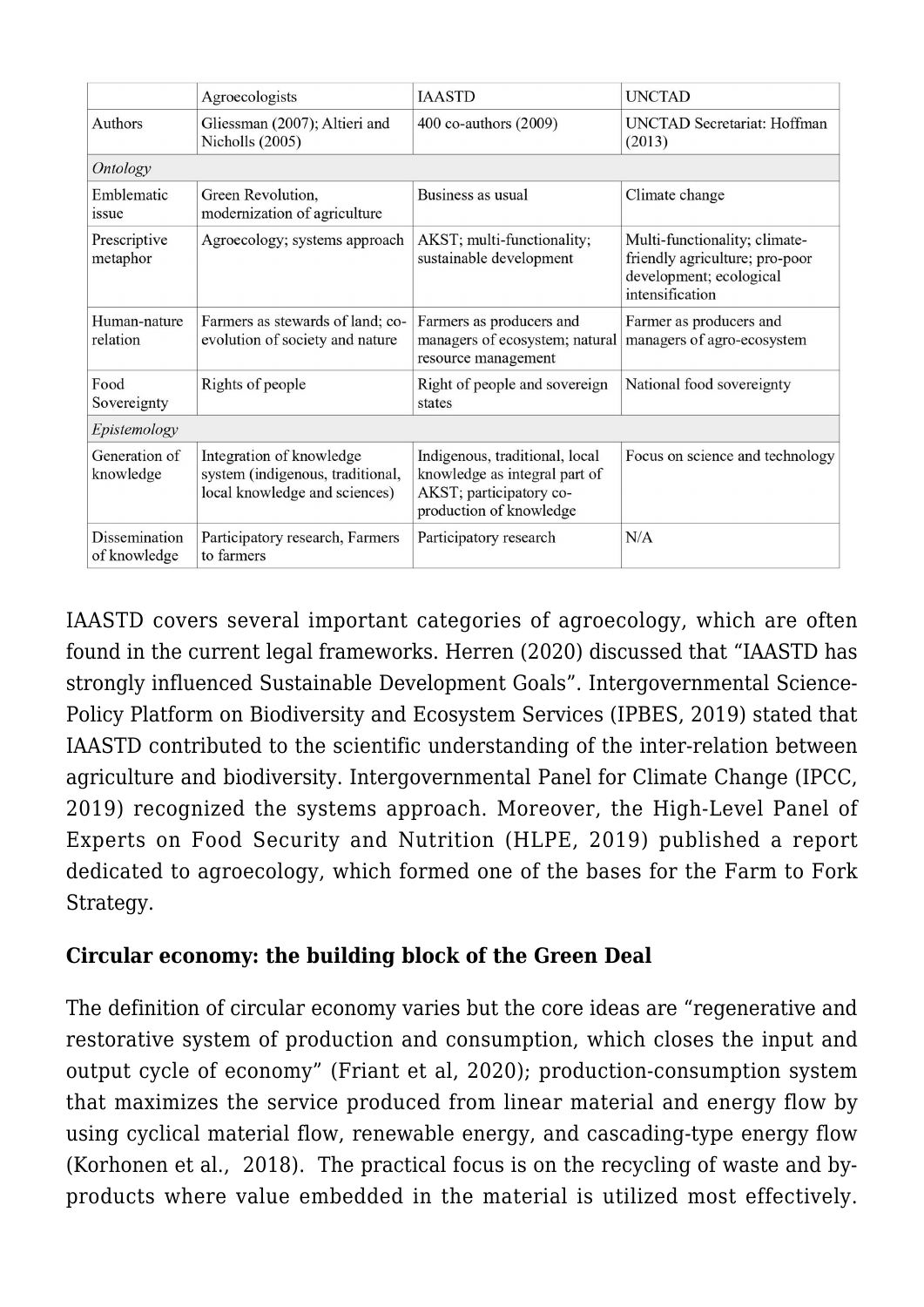Especially, recycling of biomass in the food system has a large potential, not only for the food systems but also for the cross-sectoral applications.

Korhonen et al. (2018) identified the most influential roots of circular economy as eco-effectiveness by McDonough and Braungart (2002), and the industrial ecology concept, although emphasized that the private sector and governments played a major role in the institutionalization. As to circularity discourse, Friant et al. (2020) similarly discussed that "public policy predates most academic research".

Internationally, it has been discussed in the domain of Sustainable Consumption and Production (SCP) as a tool for decoupling economic growth from resource use. Academic publications focusing on Europe increased in 2012 when the Ellen MacArthur Foundation formed a coalition with European Commission's DG Environment (Schultz et al., 2019; Leipold, 2021). The coalition revived the circular economy to address resource scarcity, long-term competitiveness, and limited space for landfills (Leipold, 2021). Especially with the economic crisis in 2008, the circular economy caught the attention to turn environmental burden into economic opportunity. In 2015, the Ellen MacArthur Foundation's report was presented at the European Commission and the EU adopted the first circular economy action plan, paving a path to Green Deal in 2020.

Whilst maximizing the cyclical flow of material and energy would reduce the extraction of resources and bring economic and social benefits, there are criticisms about the lack of academic consensus. Niskanen et al. (2020) illustrated the cases of resource extraction where businesses use the circular economy to maintain their image despite local conflicts and discussed that ambiguity of circular economy is a "floating signifier" that can be used both in a sustainable and unsustainable way depending on the practice. However, large-scale implementation accompanies a substantial change in the social practice, creating dynamics in individual awareness and behaviour, which in turn constitutes, reproduces, and transforms structural forms (Jones and Murphy, 2011). Schultz et al. (2019) emphasized the importance of social practices in sustainability transition and discussed that by changing routines in economic processes, business and community actors re-interpret the practice, and thereby establish a new institution. Although the target group is focused on the private sector, other actors are also influenced, and further incentivization could help activate regional dynamics.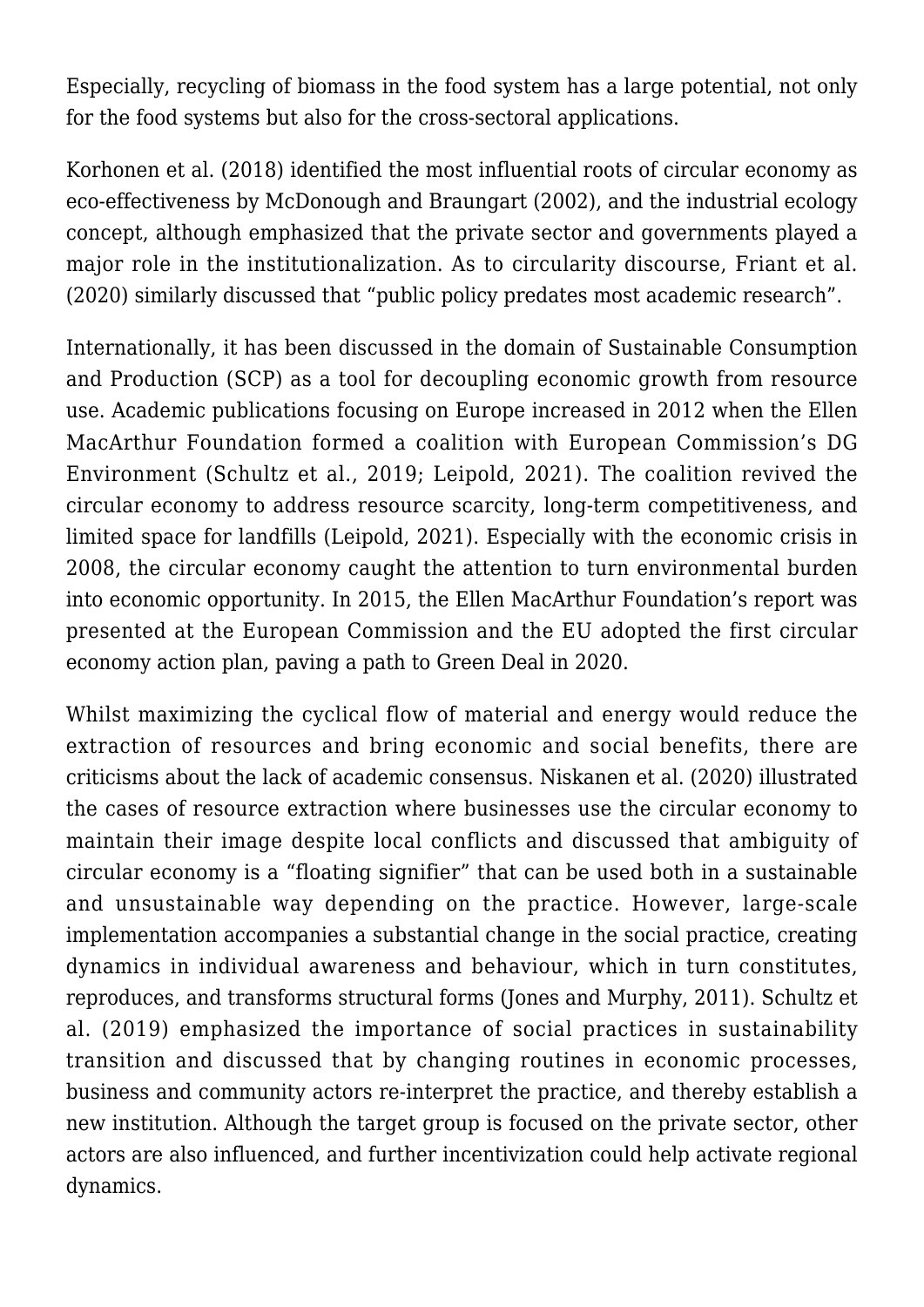The narratives of the circular economy have been created to transform the EU policy discourse from within although eventually perpetuated ecological modernization (Leipolod, 2021). However, academic discourse and integration could help re-shaping it. Blomsma and Brennan (2017) discussed that the circular economy offers a new framing, and it can create relations between existing concepts. Agroecology can be one possibility for such integration, especially in the field of the bio-based circular economy.

## **Nexus between agroecology and circular economy**

Agroecology emphasizes socio-ecological transition while circular economy focuses on socio-technical transition. Agroecology is originally targeted at small holders while the circular economy is rather targeted at larger businesses. Despite the differences, they share common practices: recycling of nutrients, energy, and wastes, bio-refinery technology, biogas production, composting, utilization of by-products at the food processing, redistribution of food waste, and short food supply chain. Some projects that are framed under agroecology fit well into a circular economy, and vice versa. For example, agroecological symbiosis (AES) integrates farms, food processors, and energy producers in a way that maximizes the circular flow of biomass and energy (Helenius et al., 2020).

Farm to Fork Strategy locates at the political nexus. It recognizes agroecological practice and partnership, and simultaneously, precision agriculture that promotes large-scale monitoring towards the digitalization of agriculture. European Coordination Via Campesina (2021) recognized "a shift in overall vision" especially in the concepts surrounding food sovereignty. Important concepts of agroecology are found: involvement of all actors in the food chain; ensuring livelihood for primary producers; dietary shift; shorter food supply chain; consideration for the countries of production; reducing dependency on external input.

## **Conclusions**

Both agroecology and circular economy have plural discourses, and these terms function as metaphors in the discourse where interpretation varies. Furthermore, identical practices are often framed under different concepts. Understanding the context of social and political dynamics would provide various implications, although it is a process that entails ontological plurality that is inherent in the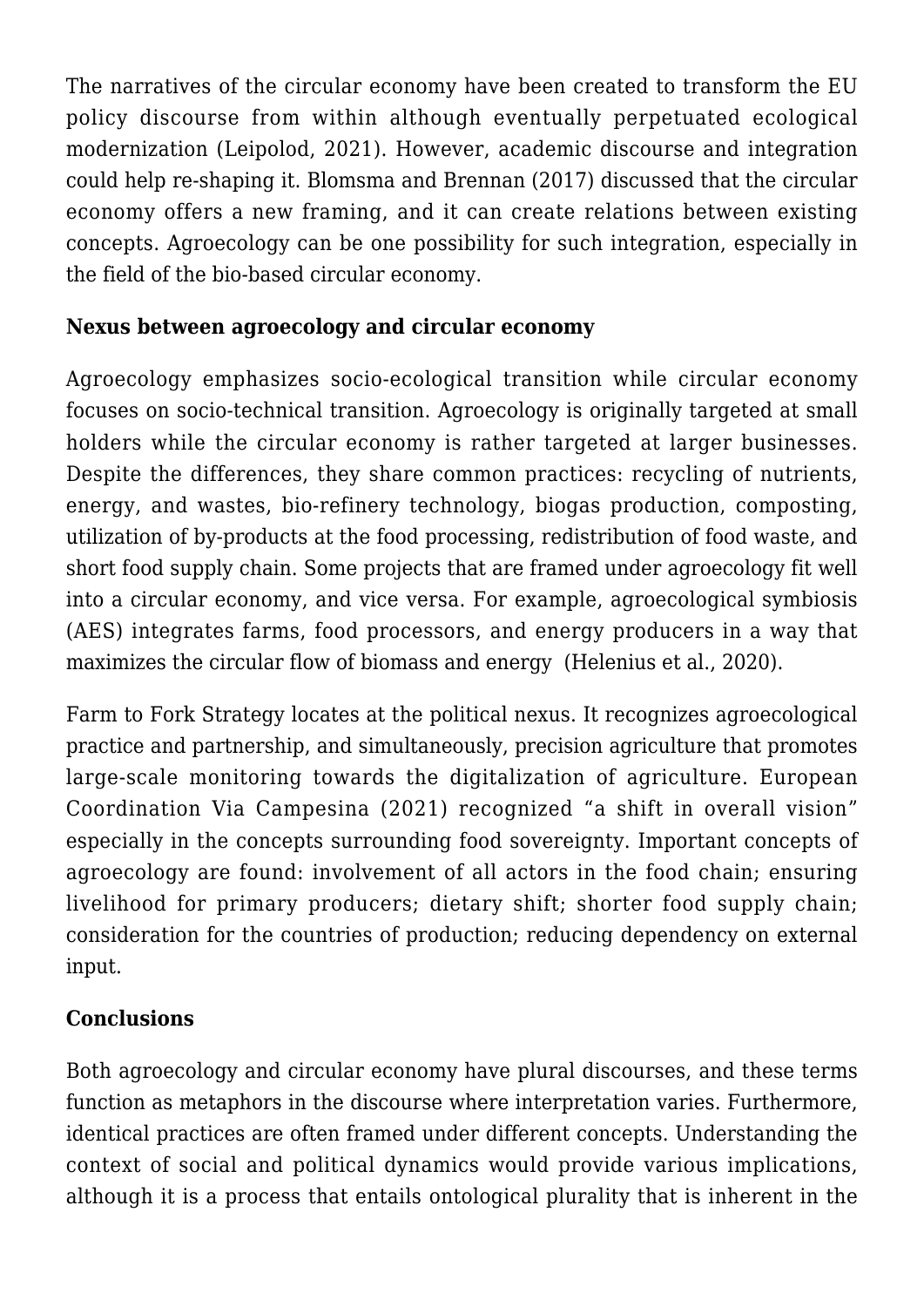global sustainability issues.

Agroecology is a way to address the complex inter-related issues while activating regional dynamics. Their discourse is rooted in academic development and empirical evidence on the one hand, and in the decades of local struggles and its post-development discourse on the other, which goes beyond ecological modernization. It has its foundation in globally spread agroecological practices and movements. In the political arena, agroecology as a prescriptive metaphor tends to vanish by merging into the existing discursive order of ecological modernization, and instead, it is often presented as a practice. However, its political influence seems extensive. This paper has in part implied how agroecology has contributed to re-shape the discursive order in the domain of agriculture and food security and the wider sustainability fields. The circular economy has been adopted to turn environmental burdens into economic opportunities. It is backed by the business practices in the innovation context. It is a strategically placed metaphor to redirect the discursive order in the domain of SCP and beyond. Although from the beginning its priority included economic competitiveness, the resulting changes in practice and further academic development could re-direct itself to stronger sustainability.

The technological aspect of circular economy and its cross-sectorial application can complement agroecology, however, its accessibility and suitability for smallholders need to be taken into consideration. The circular economy's approach to ecological consideration is rather indirect. Without addressing the technological fix of ecological modernization, the potential of circular economy would not be fully utilized. Even though there are contradictory discourses within and among disciplines, an endeavour for integration would open up further discursive space. Recognizing and understanding the plurality would be a prerequisite for effective integration.

#### **References**

Altieri, M. A., and Nicholls, C. I. (2005) [Agroecology and the search for a truly](https://agroeco.org/doc/agroecology-engl-PNUMA.pdf) [sustainable agriculture, UNEP: Mexico D.F.](https://agroeco.org/doc/agroecology-engl-PNUMA.pdf)

Altieri, M. A., Toledo V. M. (2011) [The agroecological revolution in Latin America:](https://www.tandfonline.com/doi/abs/10.1080/03066150.2011.582947) [rescuing nature, ensuring food sovereignty and empowering peasants,](https://www.tandfonline.com/doi/abs/10.1080/03066150.2011.582947) Journal of Peasant Stud 38: 587–612.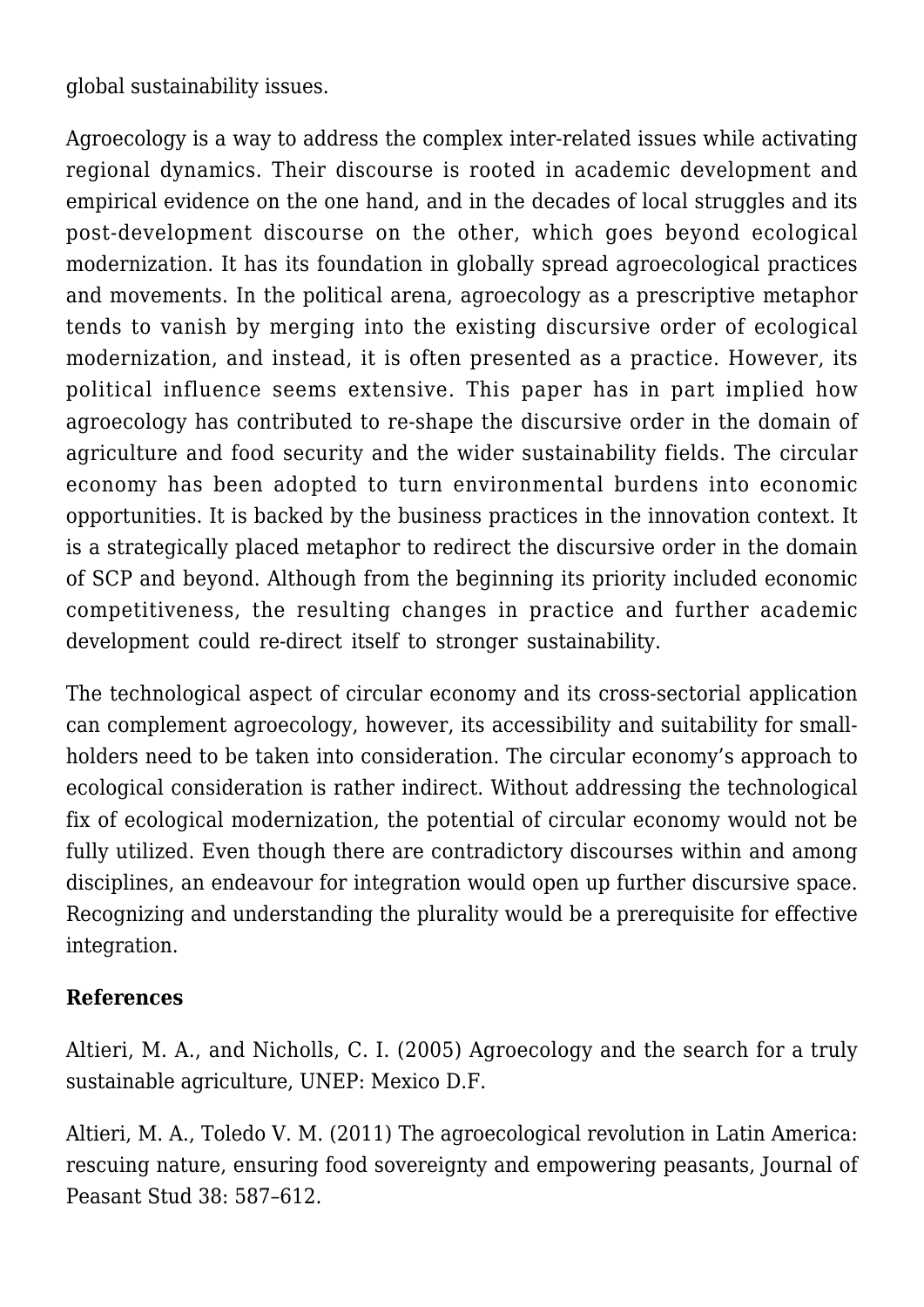Blomsma, F., Brennan, G. (2017) [The Emergence of Circular Economy: A New](https://onlinelibrary.wiley.com/doi/full/10.1111/jiec.12603) [Framing Around Prolonging Resource Productivity](https://onlinelibrary.wiley.com/doi/full/10.1111/jiec.12603), Journal of Industrial Ecology, 21(3): 603-614.

European Commission (2020) [Farm to Fork Strategy, For a fair, healthy, and](https://ec.europa.eu/food/horizontal-topics/farm-fork-strategy_en) [environmentally-friendly food system.](https://ec.europa.eu/food/horizontal-topics/farm-fork-strategy_en)

European Coordination Via Campesina (2021) [Farm to Fork Strategy: Key](https://www.eurovia.org/wp-content/uploads/2021/02/2021-02-01-FINALE-EN-ECVC-documento-F2F.pdf) [Messages from ECVC](https://www.eurovia.org/wp-content/uploads/2021/02/2021-02-01-FINALE-EN-ECVC-documento-F2F.pdf).

Friant, M.C., Vermeulen, W. J. V. and Salomone, R. (2020) [A typology of circular](https://www.sciencedirect.com/science/article/pii/S0921344920302354) [economy discourses: Navigating the diverse visions of a contested paradigm,v](https://www.sciencedirect.com/science/article/pii/S0921344920302354) Resources, Conservation and Recycling, Volume 161.

Gliessman S.R. (2007) [Agroecology: the ecology of sustainable food systems, CRC](https://www.routledge.com/Agroecology-The-Ecology-of-Sustainable-Food-Systems-Third-Edition/author/p/book/9781439895610) [Press, Taylor & Francis, New York.](https://www.routledge.com/Agroecology-The-Ecology-of-Sustainable-Food-Systems-Third-Edition/author/p/book/9781439895610)

Hajer, M.A. (1995) [The politics of Environmental Discourse: Ecological](https://oxford.universitypressscholarship.com/view/10.1093/019829333X.001.0001/acprof-9780198293330) [Modernization and the Policy Process](https://oxford.universitypressscholarship.com/view/10.1093/019829333X.001.0001/acprof-9780198293330), Oxford University Press, New York.

Helenius, J., Hagolani-Albov, S.E., and Koppelmäki, K. (2020) [Co-creating](https://www.frontiersin.org/articles/10.3389/fsufs.2020.588715/full) [Agroecological Symbioses \(AES\) for sustainable food systems networks](https://www.frontiersin.org/articles/10.3389/fsufs.2020.588715/full), Frontiers in Sustainable Food Systems, 4 (588715).

Herren, H.R. (2020) [Transformation of our food systems; The making of a](https://www.globalagriculture.org/fileadmin/files/weltagrarbericht/IAASTD-Buch/PDFBuch/BuchWebTransformationFoodSystems.pdf) [paradigm shift, Zukunftsstiftung Landwirtschaft and Biovision, Berlin](https://www.globalagriculture.org/fileadmin/files/weltagrarbericht/IAASTD-Buch/PDFBuch/BuchWebTransformationFoodSystems.pdf).

HLPE (2019) [Agroecological and other innovative approaches for sustainable](https://www.fao.org/3/ca5602en/ca5602en.pdf) [agriculture and food systems that enhance food security and nutrition](https://www.fao.org/3/ca5602en/ca5602en.pdf).

Hoffmann (2013) [Agriculture at the crossroads: assuring food security in](https://unctad.org/system/files/official-document/ditcted2012d3_en.pdf) [developing countries under the challenges of global warming, In Wake up before](https://unctad.org/system/files/official-document/ditcted2012d3_en.pdf) [it is too late: Make agriculture truly sustainable now for food security in a](https://unctad.org/system/files/official-document/ditcted2012d3_en.pdf) [changing climate.](https://unctad.org/system/files/official-document/ditcted2012d3_en.pdf)

IAASTD (2009) [Agriculture at a Crossroads. International Assessment of](https://www.fao.org/family-farming/detail/en/c/286358/) [Agricultural Knowledge, Science and Technology for Development, Sub-Saharan](https://www.fao.org/family-farming/detail/en/c/286358/) [Africa](https://www.fao.org/family-farming/detail/en/c/286358/) (SSA).

IPBES (2019) [Summary for policymakers of the global assessment report on](https://zenodo.org/record/3553579#.YhJkSd9BzIU)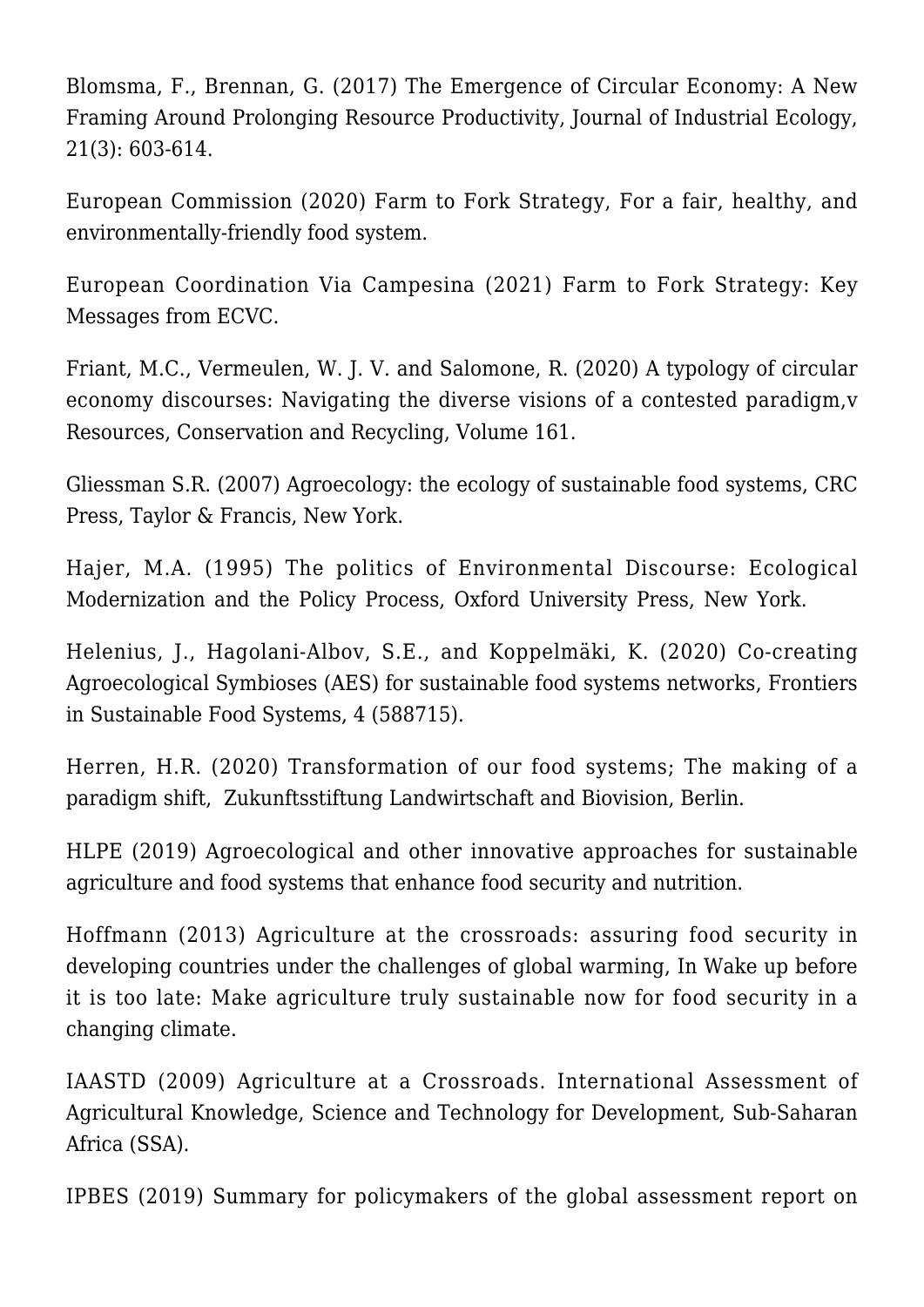[biodiversity and ecosystem services of the Intergovernmental Science-Policy](https://zenodo.org/record/3553579#.YhJkSd9BzIU) [Platform on Biodiversity and Ecosystem Services,](https://zenodo.org/record/3553579#.YhJkSd9BzIU) IPBES Secretariat: Bonn.

IPCC (2019) Summary for Policymakers, In: [Climate Change and Land: an IPCC](https://www.ipcc.ch/site/assets/uploads/sites/4/2019/12/02_Summary-for-Policymakers_SPM.pdf) [special report on climate change, desertification, land degradation, sustainable](https://www.ipcc.ch/site/assets/uploads/sites/4/2019/12/02_Summary-for-Policymakers_SPM.pdf) [land management, food security, and greenhouse gas fluxes in terrestrial](https://www.ipcc.ch/site/assets/uploads/sites/4/2019/12/02_Summary-for-Policymakers_SPM.pdf) [ecosystems.](https://www.ipcc.ch/site/assets/uploads/sites/4/2019/12/02_Summary-for-Policymakers_SPM.pdf)

Jones, A. and Murphy, J.T. (2011) [Theorizing practice in economic geography:](https://journals.sagepub.com/doi/10.1177/0309132510375585) [foundations, challenges, and possibilities](https://journals.sagepub.com/doi/10.1177/0309132510375585), Prog. Hum. Geogr. 35, 366-392.

Korhonen, J., Honkasalo, A. and Seppälä, J. (2018) [Circular economy: the concept](https://www.sciencedirect.com/science/article/abs/pii/S0921800916300325) [and its limitations](https://www.sciencedirect.com/science/article/abs/pii/S0921800916300325), Ecological economics, 143: 37-46.

Leipold, S. (2021) [Transforming ecological modernization 'from within' or](https://www.tandfonline.com/doi/full/10.1080/09644016.2020.1868863) [perpetuating it? The circular economy as EU environmental policy narrative,](https://www.tandfonline.com/doi/full/10.1080/09644016.2020.1868863) Environmental Politics, 30(6): 1045-1067.

Martinez-Alier, J. and O'Connor, M. (1996) Ecological and economic distribution conflicts. In: R. Costanza, J. Martinez-Alier and O. Segura (Eds.), [Getting down to](https://www.academia.edu/2547831/Getting_down_to_earth_practical_applications_of_ecological_economics) [Earth: Practical Applications of Ecological Economics. Island Press/ISEE,](https://www.academia.edu/2547831/Getting_down_to_earth_practical_applications_of_ecological_economics) [Washington, DC](https://www.academia.edu/2547831/Getting_down_to_earth_practical_applications_of_ecological_economics)**.**

McDonough, W. and Braungart, M (2002) [Cradle to cradle: remaking the way we](https://mcdonough.com/writings/cradle-cradle-remaking-way-make-things/) [make things, New York: North Point Press.](https://mcdonough.com/writings/cradle-cradle-remaking-way-make-things/)

Niskanen, J., Anshelm, J. and McLaren, D. (2020) [Local conflicts and national](https://www.sciencedirect.com/science/article/abs/pii/S0959652620311641) [consensus: The strange case of circular economy in Sweden,](https://www.sciencedirect.com/science/article/abs/pii/S0959652620311641) Journal of Cleaner Production, 261:121117.

Méndez, V.E., Bacon, C.M. & Cohen, R. (2013) [Agroecology as a](https://www.tandfonline.com/doi/abs/10.1080/10440046.2012.736926#:~:text=Agroecology%20as%20a%20Transdisciplinary%2C%20Participatory%2C%20and%20Action%2DOriented%20Approach,-Full%20Article&text=This%20article%20traces%20multiple%20directions,on%20broader%20agro%2Dfood%20systems.) [Transdisciplinary, Participatory, and Action Oriented Approach.](https://www.tandfonline.com/doi/abs/10.1080/10440046.2012.736926#:~:text=Agroecology%20as%20a%20Transdisciplinary%2C%20Participatory%2C%20and%20Action%2DOriented%20Approach,-Full%20Article&text=This%20article%20traces%20multiple%20directions,on%20broader%20agro%2Dfood%20systems.) Agroecology and Sustainable Food Systems 37:1, 3-18.

Rosset, P.M. and Martinez-Torres, M.E. (2012) [Rural Social Movements and](https://www.ecologyandsociety.org/vol17/iss3/art17/) [Agroecology: Context, Theory, and Process](https://www.ecologyandsociety.org/vol17/iss3/art17/). Ecology and Society 17(3): 17.

Schulz, C., Hjaltadóttir, R. and Hild, P. (2019) [Practising circles: Studying](https://www.sciencedirect.com/science/article/pii/S0959652619326095) [institutional change and circular economy practices](https://www.sciencedirect.com/science/article/pii/S0959652619326095), Journal of Cleaner Production, 237: 117749.